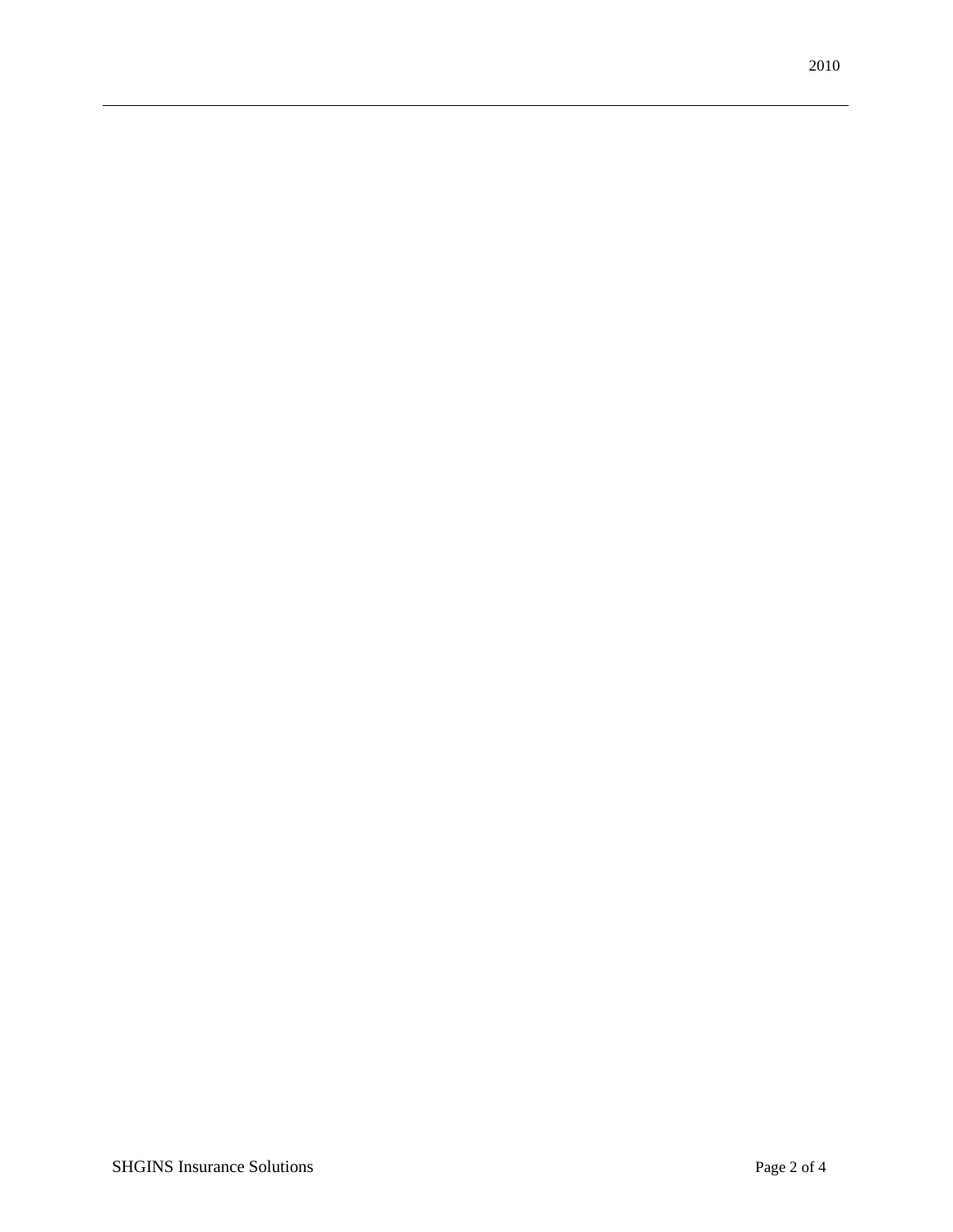- (a) Does the factory number stamped on your products identify the date of manufacture of each product?  $\bigcap$  Yes  $\bigcap$  No
- (b) Do you keep samples of products involved in your quality control procedures?

 $\nabla$ No  $\nabla$ Yes If so, how long are samples retained?

- 13. (a) Have you ever recalled any products for any reason?  $\Box$  No  $\Box$  Yes-If so, attach details
	- (b) Do you have a products recall plan?  $\Box$  No  $\Box$  Yes-If so, attach copy or description
- 14. Has your product ever been subjected to any inquiry by any Government Agency concerning the efficiency, adequacy of labeling, hazardous contents, or safety?  $\Box$  No  $\Box$  Yes-If so, attach full details and results of such inquiry.
- 15. Your company's estimated total payroll is:
- 16. (a) PRIOR CARRIER AND LOSS HISTORY (PAST 5 YRS) Secured from  $\Box$  Prior Carrier \*(Fully describe any loss more than \$5,000)  $\Box$  Assured

| Period | Insurance<br>Company | Premium | Rate | Deductibl | Limit | # of<br>Claims | Amount<br>Paid | Amount<br>Reserved |
|--------|----------------------|---------|------|-----------|-------|----------------|----------------|--------------------|
|        |                      |         |      |           |       |                |                |                    |
|        |                      |         |      |           |       |                |                |                    |
|        |                      |         |      |           |       |                |                |                    |
|        |                      |         |      |           |       |                |                |                    |
|        |                      |         |      |           |       |                |                |                    |

- (b) Are you aware of any incidents not yet reported, which may result in claims against you?  $\n **No** \n **Yes-If yes, describe.**\n$
- (c) Has any insurance Company or Underwriter ever refused to issue or cancelled your Products Liability Insurance?  $\Box$  No  $\Box$  Yes (Attach details)
- 17. Show sales for 5 years with your principal products shown as a percentage of total sales:

## PRINCIPLE PRODUCT (Identify)

| Policy Period | Sales | Name of Principle Product | % of Total Sales | # of Units |
|---------------|-------|---------------------------|------------------|------------|
|               | Φ     |                           | %                |            |
|               |       |                           | $\%$             |            |
|               |       |                           | $\%$             |            |
|               |       |                           | %                |            |
|               | Φ     |                           | $\%$             |            |
|               | S     |                           | %                |            |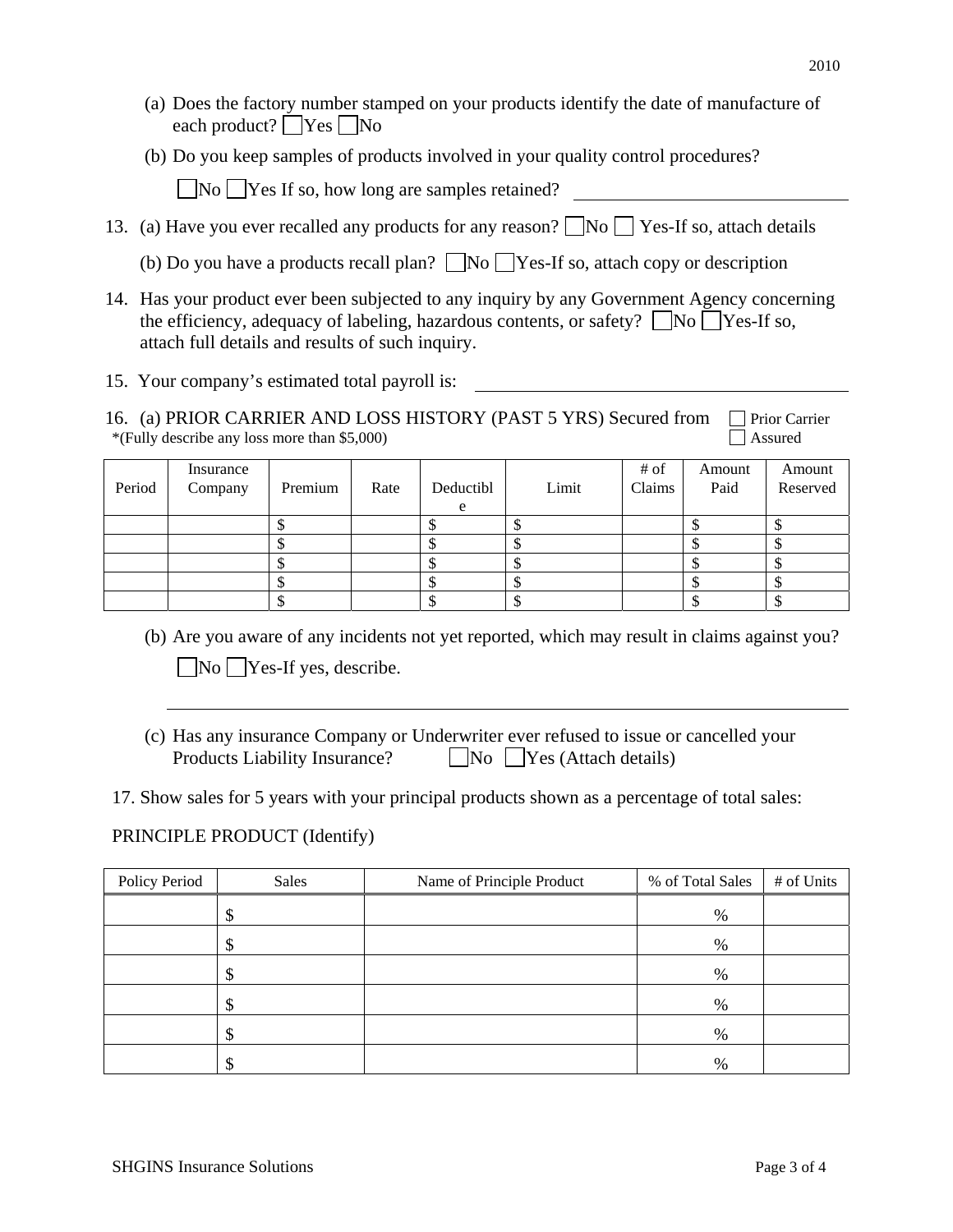| 18. Is original installation of products done by your employees? TYes No-If not, who does<br>the installation?<br><u> 1980 - John Stein, Amerikaansk politiker (</u>                                                                                                                                                                                        |
|-------------------------------------------------------------------------------------------------------------------------------------------------------------------------------------------------------------------------------------------------------------------------------------------------------------------------------------------------------------|
| 19. Do you subcontract the installation? No Yes. If so, do you request certificates of insurance<br>from all subcontractors? $\Box$ No $\Box$ Yes. Are Certificates of Insurance kept on file? $\Box$ No $\Box$ Yes                                                                                                                                         |
| 20. Are any of your products combustible or explosive? $\Box$ No $\Box$ Yes (Attach details)                                                                                                                                                                                                                                                                |
| 21. Does the final product contain any known or suspected irritants of any nature? $\Box$ No $\Box$ Yes<br>(Attach details)                                                                                                                                                                                                                                 |
| 22. Does the final product contain any mutagenic or carcinogenic material? $\Box$ No $\Box$ Yes<br>(Attach details)                                                                                                                                                                                                                                         |
| 23. Are any of your products subject to deterioration and if so, over what period of<br>time?                                                                                                                                                                                                                                                               |
| 24. Do you issue guarantees and/or warranties to purchasers? $\Box$ No $\Box$ Yes-If so, for what period<br>do you guarantee and/or warrant your products?<br><u> 1990 - John Stein, amerikansk politiker</u>                                                                                                                                               |
| (Attach full details and copies of your of guarantees and/or warranties)                                                                                                                                                                                                                                                                                    |
| 25. What products do you distribute in original containers for direct consumption by the<br>consumer?<br><u> 1989 - John Stein, amerikansk politiker (</u>                                                                                                                                                                                                  |
| 26. (a) Do you agree to hold dealers, distributors, or suppliers harmless against claims or suits for<br>Personal Injuries or Property Damage concerning your products? ∠Yes △No<br>(b) Are any of the above affiliated with you? $\Box$ No $\Box$ Yes (If so, attach explanation)<br>(c) If you are a distributor, are you insured by the<br>manufacturer? |
| 27. Do any written instructions, labels, brochures, or other written statements accompany your<br>product? No Yes (If so, attach copies)                                                                                                                                                                                                                    |
| 28. Attached is a copy of the most recent financial information or annual report. If not available<br>state reason:<br><u> 1980 - Johann Barbara, martxa amerikan bashkar (</u>                                                                                                                                                                             |
|                                                                                                                                                                                                                                                                                                                                                             |
| 29. Do you provide any products in bulk form to distributors or wholesalers without their original<br>$\text{contains? } \Box \text{No } \Box \text{Yes (If so, attach details)}$                                                                                                                                                                           |
| 30. What materials or products handled by you are poisonous either by themselves or in<br>combination with other materials?<br><u> 1989 - Johann Barbara, martin a</u>                                                                                                                                                                                      |
| 31. Are you affiliated in any way with any of your suppliers or distributors? $\Box$ No $\Box$ Yes<br>(If so, attach details).                                                                                                                                                                                                                              |